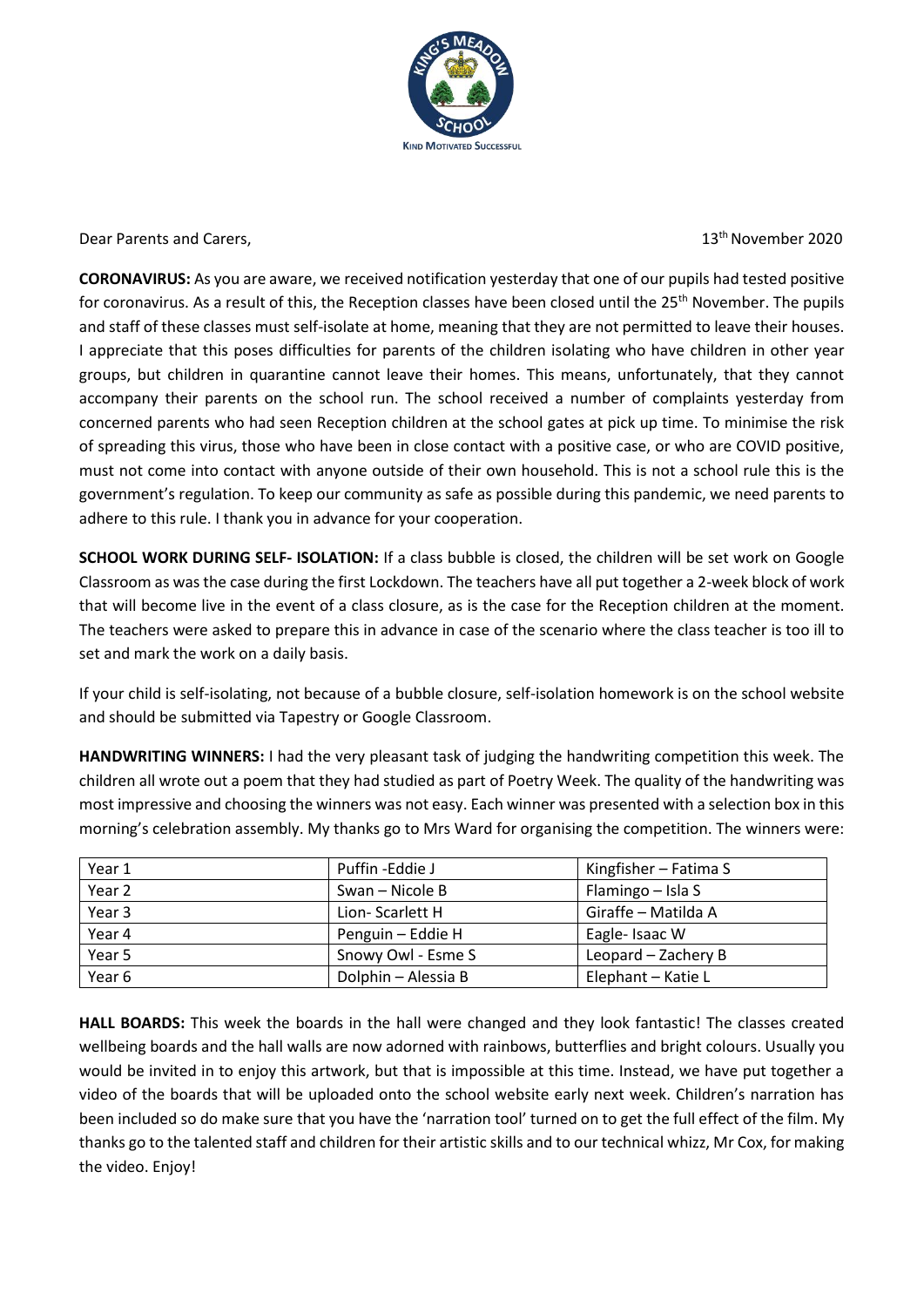**NATIVITIES AND THE LIKE:** We are missing having you in school and we are sure that you are missing seeing what your children are getting up to. To make up for this, the classes are all making a video for you. Nursery, Reception, Y1 and Y2 classes will be performing Nativities. The KS2 classes are putting together a 'class assembly' type of film – a showcase of what has been happening this term. The teachers had iMovie training this week, so they are now all raring to go – Hollywood had better watch out! If you have not given consent for your child to be in a photo or a video on the school website, then they will not appear in the videos. They will not miss out on all the fun, but they will not be part of the final filming. If you would now like to consent to your child being in one of these videos, then please contact the school office. Thank you.

**CHILDREN IN NEED:** Today we celebrated Children in Need with a Non-School Uniform and Crazy Hair Day, alongside other fun activities. The children and staff looked fantastic. I will let you know in next week's newsletter how much money we raise. My thanks go to Mrs Heason and the School Council for organising the event.

**FOUNDATION STAGE NEWS:** Reception this week, have focussed on Remembrance and Children in Need. We watched the Cbeebies film 'Poppies' which sensitively approaches the difficult subject of war, through a beautiful animation. We talked about how important it is to remember the soldiers and we observed a minute's silence at 11am. The children were incredibly respectful throughout and we are really proud of them. The children have also been learning about the important work Children in Need do and we have been designing our own Pudsey Bears. Although we cannot be in school today the children are still creating their crazy hair styles and posting them on Tapestry for all to see. I have seen some strange looking teachers this morning too! This week Ducklings have loved meeting our Tentown character Freddie Four. He has inspired our outside adventures and we have been travelling on the boats we've been building, rowing with our oars and using maps and binoculars. We have enjoyed looking at photos of family who live abroad, and of some of the holidays that we have been on and this has helped us to start to develop our concept of different places in the world. Ducklings have shone this week, both with the observation of silence on 11/11 and with the responsible way they evacuated for the fire drill. Well done Nursery! Ms Rainer FSU leader

**ANTI-BULLYING WEEK:** On Monday 16th November we will be launching annual Anti Bullying Week with an Odd Socks Day. Odd Socks Day is designed to be fun! It's an opportunity to encourage the children to express themselves and celebrate that we are all unique. So, wear your odd socks on Monday 16th November, there is no payment for this event, the important thing is to raise awareness of Anti-Bullying Week. Thank you for your continued support of all our charity events. Mrs. M. Heason, School Council Lead.

**SCHOOL PHOTOGRAPHS:** On Wednesday this week we were visited by Tempest Photography who have taken individual photos of all children. In line with COVID-19 guidance the photo proofs are being quarantined for 72 hours and will be sent home with the children on Monday. Details of how you can place your orders will be given on the proof, all orders this year will need to be made online and cannot be returned via the school. If you are unable to place an online order there will be the option to place a telephone order via Tempest Photography Customer Service Department- 01736 751555. The deadline for placing your order to benefit from free postage to school is **Monday 23rd November 2020**.

**RECEPTION 2021:** Applications are now open for Reception places for 2021. If you have a child in our Nursery setting or a younger sibling who is due to start Reception Year next September, please apply now online at [www.oxfordshire.gov.uk/primaryadmissions](http://www.oxfordshire.gov.uk/primaryadmissions) . The closing date for Reception applications is 15th January 2021, and the national offer date is 16th April 2021. The 15th January closing date is extremely important, as late applications will not be considered until May 2021 after the first offers have been made. Parents who make a late application are less likely to be offered a place at one of their preferred schools. Please be aware that even if your child attends Nursery at King's Meadow School you will still need to apply for a place online. Please contact Mrs Lee in the School Office if you have any questions.